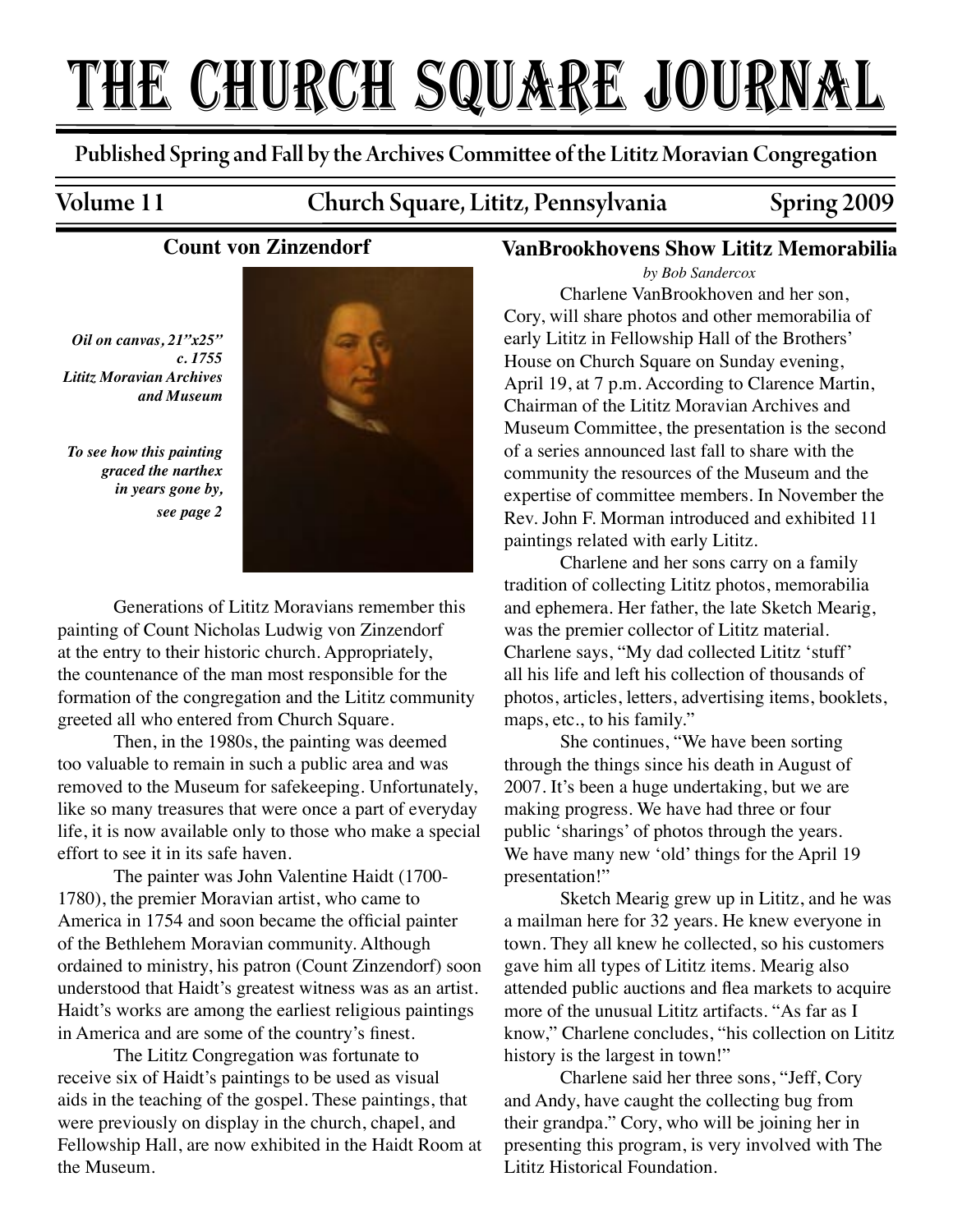### He met us at the door!



*Photo by Wayne LeFevre This painting of Count von Zinzendorf that greeted churchgoers for years in the narthex is now displayed in the Museum*

### The church square Journal

Published Spring and Fall by the Archives Commi�ee of the Lititz Moravian Congregation

#### *Editorial Commi�ee*

Clarence Martin, Chairman Cyndy Scibal Dale Shelley Wayne LeFevre, Archival Editor Bob Sandercox, Managing Editor

#### *Contacts*

Church Office 717-626-8515 ChurchSquareJournal@gmail.com Online www.LititzMoravian.org



*If you need help identifying this photo, turn to page 8 for the answer. Photo by Bill Sweger*

### **Senator Brubaker Commends Archives**

State Senator Mike Brubaker presented a citation of commendation from the Pennsylvania Senate to the Lititz Moravian Archives and Museum Committee in October 2008 for its service to the Commonwealth as it "preserves the rich culture of the Moravian Church and the Lititz community." He suggested that to know the history of the Lititz Moravian Congregation is to begin to understand the dreams and hopes for the area.

According to Clarence Martin, Chair of the Lititz Moravian Archives and Museum Committee, "By recalling the past we best prepare for the future." Martin said that 2008 had been a significant year for the committee. "We've refurbished our Museum building, painted the interior, reorganized some of the exhibits, opened a new room in honor of the late Herma Losensky (a



*Senator Brubaker presents citation to Chairman Clarence Martin Photo by Bill Sweger*

charter member of the committee), and celebrated the building's  $100<sup>th</sup>$ anniversary with an open house." The Museum building was constructed and opened in 1908 as the Moravian Home for Aged Women. The Home was closed with the opening of Moravian Manor in 1975. The congregation's Trustees assigned the vacated building to the Archives and Museum Committee for museum purposes.

### *Report from Clarence W. Martin, Chairman* **Archives and Museum Committee**

*Do you have an interest in Moravian history? If so, you should consider submitting an article to the Editorial Committee. We are looking for researched information on early Lititz, its citizens and its organizations. Consider this an open invitation... why not give it a try?*

*Please visit the Archives and Museum and see recent developments. See the new Herma Losensky Room honoring one of our committee's charter members. Visit again the John Beck Room and see the historic fire-pumper and other artifacts related to town history. Or, go upstairs to the string and woodwind instrument display to look at the 19th-century flute and piccolo recently given to the Museum by Henry and David Diener.*

*Upcoming events include a presentation by the mother-son team, Charlene and Cory VanBrookhoven, on "Views of Lititz" on April 19. (See front-page story) Also, we are planning another Cemetery Lantern Tour to be scheduled for late October.*

*The Museum is open Fridays and Saturdays, May 1 through September 30, from 10 a.m. –1 p.m. Other times may be scheduled by calling the church office, 626-8515.*

*One goal of the committee is to gain the ability to consistently maintain the temperature and humidity needed for the preservation of artifacts in our Museum. To achieve this goal, it will be necessary to update the heating system and add air conditioning. The committee is researching options for paying for this needed improvement. We would welcome both donations and suggestions.*

*Lastly, I wish to note that a team of committee members is busy transferring our catalog of artifacts and books to an electronic system. The new electronic catalog will simplify and speed up searches of our holdings.*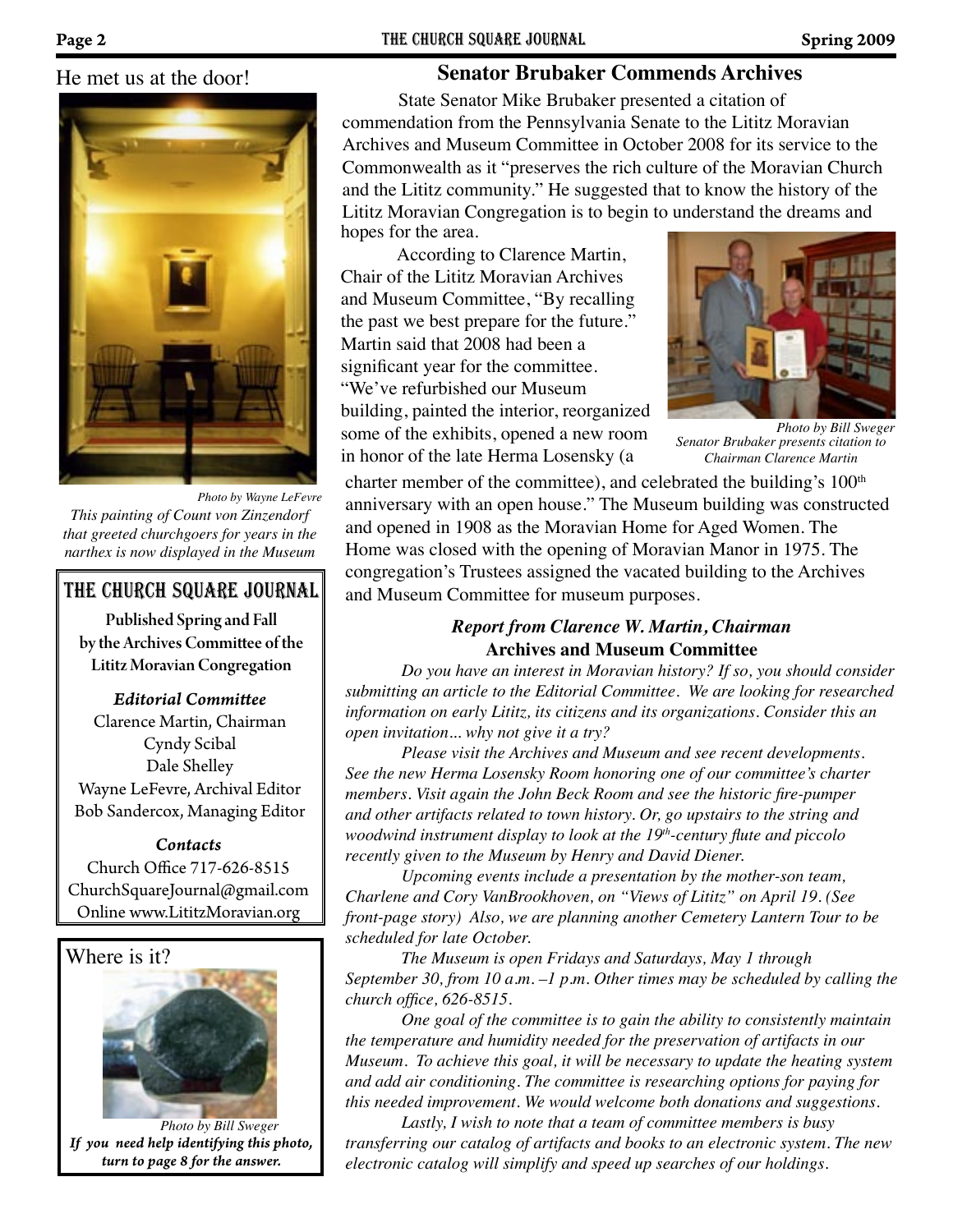

### Henry C. Strugis

Henry C. Sturgis, 90, one of the oldest residents of Lititz, died Friday night at 9 at his home, 366 East Main Street, of infirmities of age. He was the last living person who had been associated with the original pretzel business in *N.B.- Sturgis misspelled above.*town.

# *LEBENSLAUF* **– A Moravian Spiritual Journey**

by Charlene VanBrookhoven

�e English translation of the German word *lebenslauf* is "course of life." In today's world, a resumé of a person's career or list of educational achievements and degrees used in a job search could also be called a *lebenslauf.*

�e founder of Lititz and the Lititz Moravian Congregation, Count Nicholas von Zinzendorf, lived and taught the theology "not to question God, but to live, breathe, and think as God." It was Zinzendorf who encouraged his followers to keep written journals detailing an awareness of their personal and spiritual journeys indicative of Moravian beliefs. The *lebenslauf* was to be a daily ecclesiastical discipline practiced by every resident of the small Moravian community.

After 1760, each member of the congregation was required to keep a *lebenslauf*. Every Moravian congregation had to report to the synod all births, deaths, marriages, and courses of grace in the church. The synod, however, did not always want the "whole story" - only spiritual goodness. "The synod desires of the Brothers and Sisters that everyone would, if possible, write down something of his or her own course of grace or dictate it to somebody rather than leaving things to be drawn up by others, as the relation drawn up by a stranger." (Harmony of the four synods 1764, 1769, 1775, 1782). These personal writings became spiritual autobiographies or *lebensläufe*.

The minister of each Moravian church kept a congregational diary of the daily spiritual life and ideals which also was reported to the synod in Bethlehem. He kept a close watch on the well-being and discipline of his "flock."

At the time of death, the deceased's *lebenslauf* was read at the funeral service. Many times the minister or a close friend or family member would add bits of biographical information. This was necessary for congregants who had little education in the wri�en word. Some *lebensläufe* were only a single page, but most were four to six pages written in German script.

It was a way of life in the early days of the Moravian community to follow the spiritual awareness and piety of Count Zinzendorf by asking of yourself and recording on paper "what God has done in your life."

�e following is the *lebenslauf* of Henry C. Sturgis, born in Lititz in 1844. His obituary reads in part: "He was the last living person who had been associated with the original pretzel business in town. He was an Elder of the Moravian Church for 40 years. He died in 1935 and is buried in the Lititz Moravian cemetery."

#### *Lititz, December 19, 1916*

*"�is is a li�le of my life as I can remember.*

 *"I was born November 25, 1844 and was baptized by Bishop Peter Wolle on December 8, 1844. In the year 1861, March 24, I was con�rmed by Edmond De Schweinitz. On December 6, 1866 I was married to Catherine Faust of White Oak, Penn Township, Lancaster County, Pa. We were blessed with six children, four boys and two girls. On July 31, 1881 Ellie died. On February 10, 1916 Harry died and on May 4, 1916 my dear mom le� me too. Oh, the dark clouds I had to go through. But if I would not have had my dear Jesus to help me bear it I could not have borne it. I have found my dear Jesus a very good help in time of trouble and I would ask you all, my dear children and grandchildren to trust in God who is so willing and able to help you if you only trust him and serve him at all times. He will never leave you or forsake you. I was thirty years old when I gave my heart and life to Jesus and I had many a blessed time with my dear Jesus. It is a blessed thing to live for Christ. It takes away all fear of that monster, Death. But one must live a Christ-like life and must be willing to go and do and say what Jesus wants one to do. I had to deny many a thing for Jesus sake but it was a blessing for me. I was called out most anytime of night to persons that were sin sick, in trouble with their lives. I did the best I knew how in my humble way; not I but Christ through me. I was called away from my work to persons that were in trouble, to speak and pray with them. I was elected an elder January 14, 1889. For three years I was assistant coffee cook in the church. I was a Sunday School teacher, I think about two years.*

*"I lived in Lititz all my life. I worked hard, early and late; but work was a pleasure to me. As long as I could work I tried."*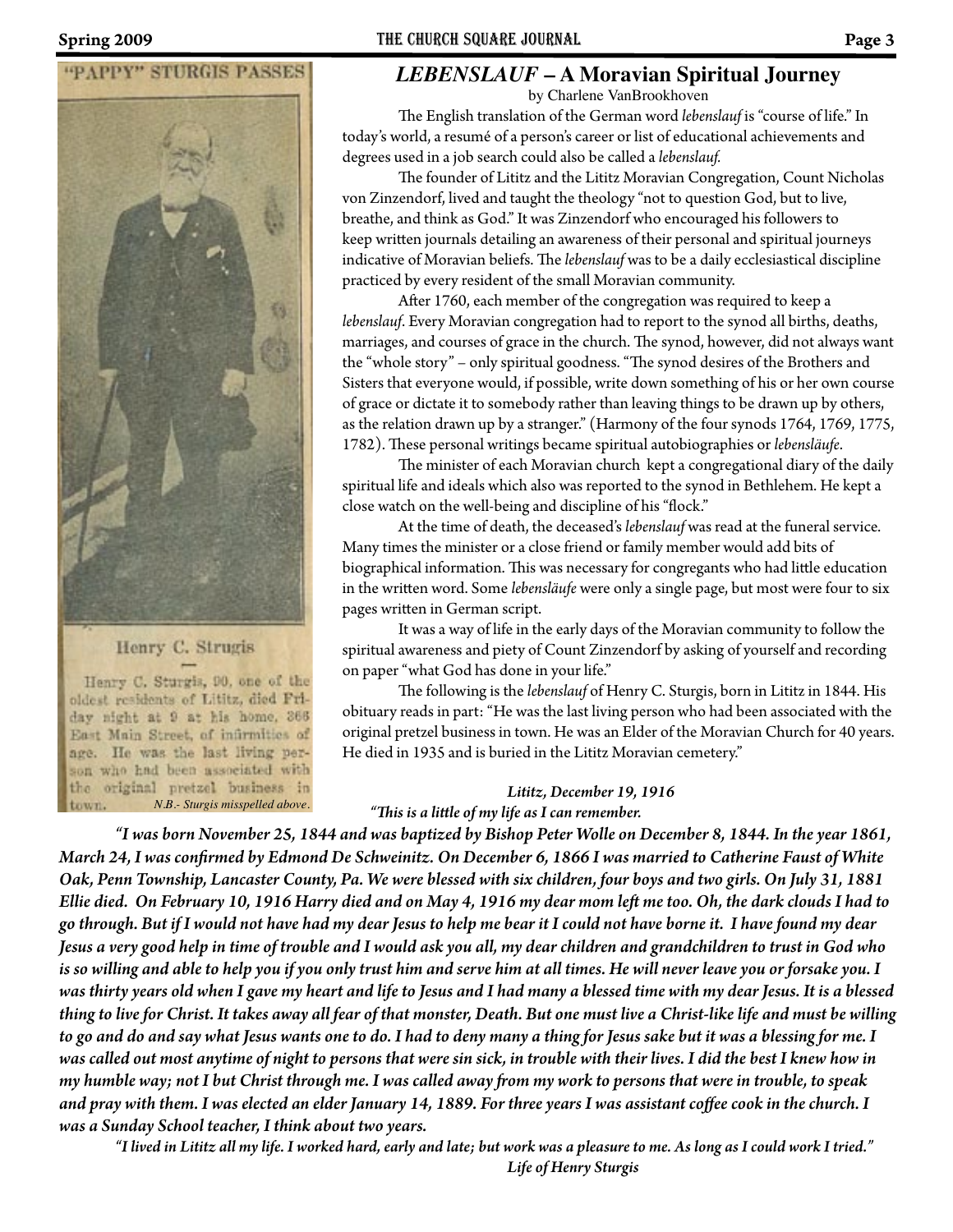

*Photo from Wayne LeFevre Collection Dieners with lovefeast buns in 1949 by pairs, l-r, front to back:Margaret Yerger and Anna Stark, Marie Zeller and Martha Sturgis, Helen Bender and Helen Yerger, Grace Snavely* **Robinson** *and Catherine Hammer (partially hidden)*

### **Lemon Peel in Your Lovefeast Bun?** *by Wayne LeFevre*

Can you, can I, can any of us imagine that the lovefeast buns at Lititz Moravian may once have been flavored with lemon peel, orange peel, and mace?

 The October/November 2008 issue of *ANNOTATIONS*, a periodical of the Moravian Archives, Southern Province, headquartered in Winston-Salem, N.C., leads us to believe that this may have been true. A staff member of the Southern Archives asked why Salem Moravian lovefeast buns are made with lemon peel, orange peel, and mace, while those in Bethlehem, Pa., are simply rolls with raisins. Since the Moravians who settled Salem came from Bethlehem, it would seem only natural that they would have brought with them the Bethlehem lovefeast bun recipe.

 The staff member to whom the question was directed was unable to answer, but asked if the inquirer would be interested in learning about the Lititz lovefeast buns. Receiving an affirmative

response, another staff member was summoned, this one a native of Lititz who had grown up as a member of the Lititz Congregation: Sister Grace Snavely Robinson. Sister Robinson responded, and here I quote the *ANNOTATIONS* article:

 *"Deftly showing her expertise in lovefeast buns, Grace said that at Lititz they are neither citrus- nor raisin-baked. Instead, they are hot sticky buns with powdered white sugar on top. And in the old days it was fun to watch the black-clad ministers try to brush the sugar from their coats.* 

 *"But as for Home Church having citrus when so many members had come from Bethlehem,*  where raisins were used, Mrs. Robinson said that Gordon Spaugh once told her that it all goes back to his great great *grandfather Christian Winkler, who came from Lititz, not Bethlehem, and who brought his own recipes for many things as Salem's baker, including his own recipe for lovefeast buns using orange peel, lemon peel and mace."*

All of which suggests that perhaps, indeed, the Lititz buns may have been flavored with citrus, at least during the few years that Brother Winkler was in Lititz.

 Now, who was Christian Winkler? A native of Switzerland, he became a Moravian at Neuwied, Germany, in 1792. In 1799, he crossed the Atlantic to Nazareth, Pa., where he was the leader of the Single Brothers' Choir and directed their bakery operations. After several years at Nazareth, Winkler moved to Lititz and assumed responsibilities similar to those at Nazareth.

 As a bachelor in charge of the Single Brothers, Brother Winkler undoubtedly lived in the Single Brothers' House. One wonders if he did his baking in the basement kitchen of the Brothers' House or in the bakeshop out back. For at that time, there was a quadrangle of trade or workshops behind the Single Brothers' House where today's Fellowship Hall and Christian Education building are located. There were the shops of the weaver, the tailor, the hatter and the shoemaker, the nail smith, the carpenter, the candle maker, the butcher and the baker.

 Winkler was in Lititz for only a few years when, in 1807, he was called to Salem to be Salem's community baker. He bought the bakery and the residence of his predecessor and established Winkler's Bakery, which exists to this day and is a major attraction for visitors to Old Salem. There, in a wood-fired oven, breads, Moravian sugar cakes and cookies, and citrus-flavored lovefeast buns are baked daily, to the delight of residents and visitors alike.

BUT, "hot sticky-buns" at Lititz Moravian?!!? Puzzled, a letter was sent posthaste to Sister Robinson for an explanation. Her reply follows: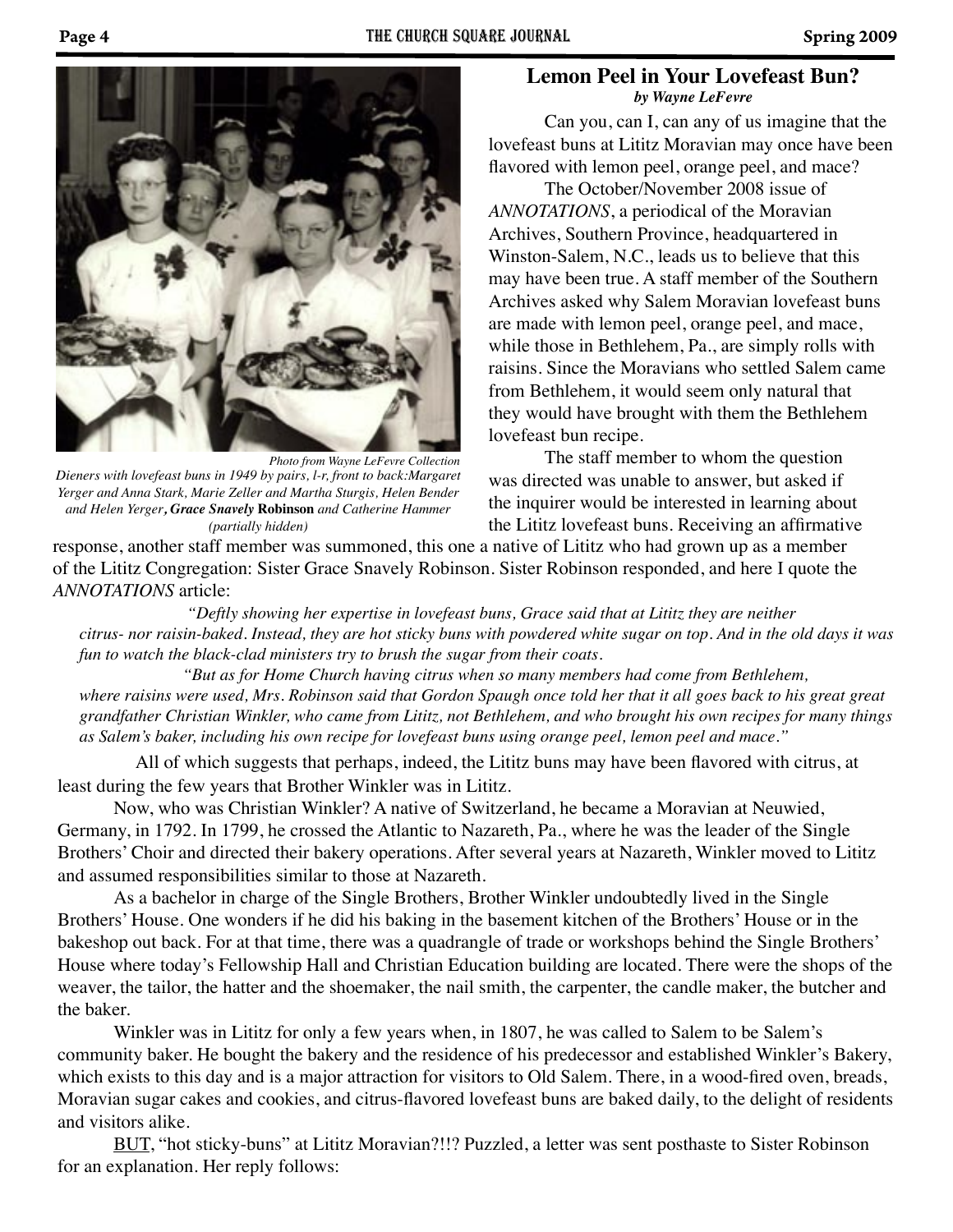*dismay when I read ANNOTATIONS. In truth, I was hoping that no one from Lititz would receive an issue. I never called the lovefeast buns 'hot and sticky.' Instead I had remarked to Bro. Starbuck about Lititz's delicious buns, replete with powdered sugar. I also recalled watching the ministers trying to remove the powdered sugar from their dark suits." "Dear Brother LeFevre: First, let me thank you for your kind letter. Actually, I was overcome with* 

My letter to Sister Robinson was accompanied by a copy of the first issue of the revived *Church Square Journal*, with her attention drawn to the article on Sister Herma Losensky and the item picturing Brother Dale Shelley. Sister Robinson reminisced:

*"I recall with love Herma Losensky (she provided flowers from her garden for my wedding, and also did* 

*the decorating). Dale Shelley is a very special friend of mine, along with the McElroy Pharmacy crowd and also Darlene Bucher, whose family was well known to my mother and dad. Darlene had a nice note in our program about Lititz and 'haubes' (I still have mine). I wore one when I was confirmed and when I served as a diener."* 

And mention should be made that her father, Clayton Snavely, was one of the lovefeast

### coffee cooks for many years.

Sister Robinson continued:

*"If I may share some precious memories and my love for Lititz Moravian, I served as a lovefeast diener, recruited by Miss Anna Stark (I have photos of myself in lovefeast garb, as well as a scrapbook given to my Dad when he retired from coffeemaking. And I have the same photo as yours). My brother-in-law, Frank Wonder, also helped with the lovefeasts. I loved my church and all her traditions, esp. Easter and Christmas, the latter when I sang in German."*



*Coffee cook Clayton Snavely, the father of Grace Snavely Robinson, in the old coffee kitchen for 1949 Lovefeast Photo from Wayne LeFevre Collection*

benediction for all Lititz Moravians:

#### **Several asides:**

- 1. While we are told that Christian Winkler left Lititz in 1807, the date of his arrival in Lititz is not mentioned. This is another "secret" locked away in the congregation's diaries, which unlike their counterparts in Salem and, to some extent, in Bethlehem, have not been translated and published. A project for the Archives Committee?
- 2. The Salem Moravian Sister who asked the initial question about Salem vs. Bethlehem lovefeast buns remembered that years ago her husband attended a Moravian Unity Synod in Europe, and the "topic of hot debate" was not on theology, church teaching, church policy, gender equality, etc., but whether lovefeast buns should have raisins, as preferred by the Herrnhut delegates, or currants as favored by the delegates from Christiansfeld, Denmark!!! (After all, first things first! – WBL).
- 3. The citrus flavored buns baked in Winkler's Bakery can be ordered today from the Old Salem Museums and Gardens gift catalog. They are quite light and tasty, but totally different, of course, from the Lititz buns which, we are told, are unique to Lititz, using a secret Lititz recipe – and are called *Streislers*. Is there an English translation for the word *Streisler*? Readers? And, oh, that tantalizing delectable nugget of melted butter and brown sugar in the bun's center! Yum!

The closing words of Sister Robinson's letter are shared here as a

*"From one who has the finest memories of a loving, caring congregation, I am Sincerely yours,"*

*Letter dated: November 10, 2008 Winston-Salem, N.C.*

 $rac{c}{c}$ *Grace Snavely Robinson*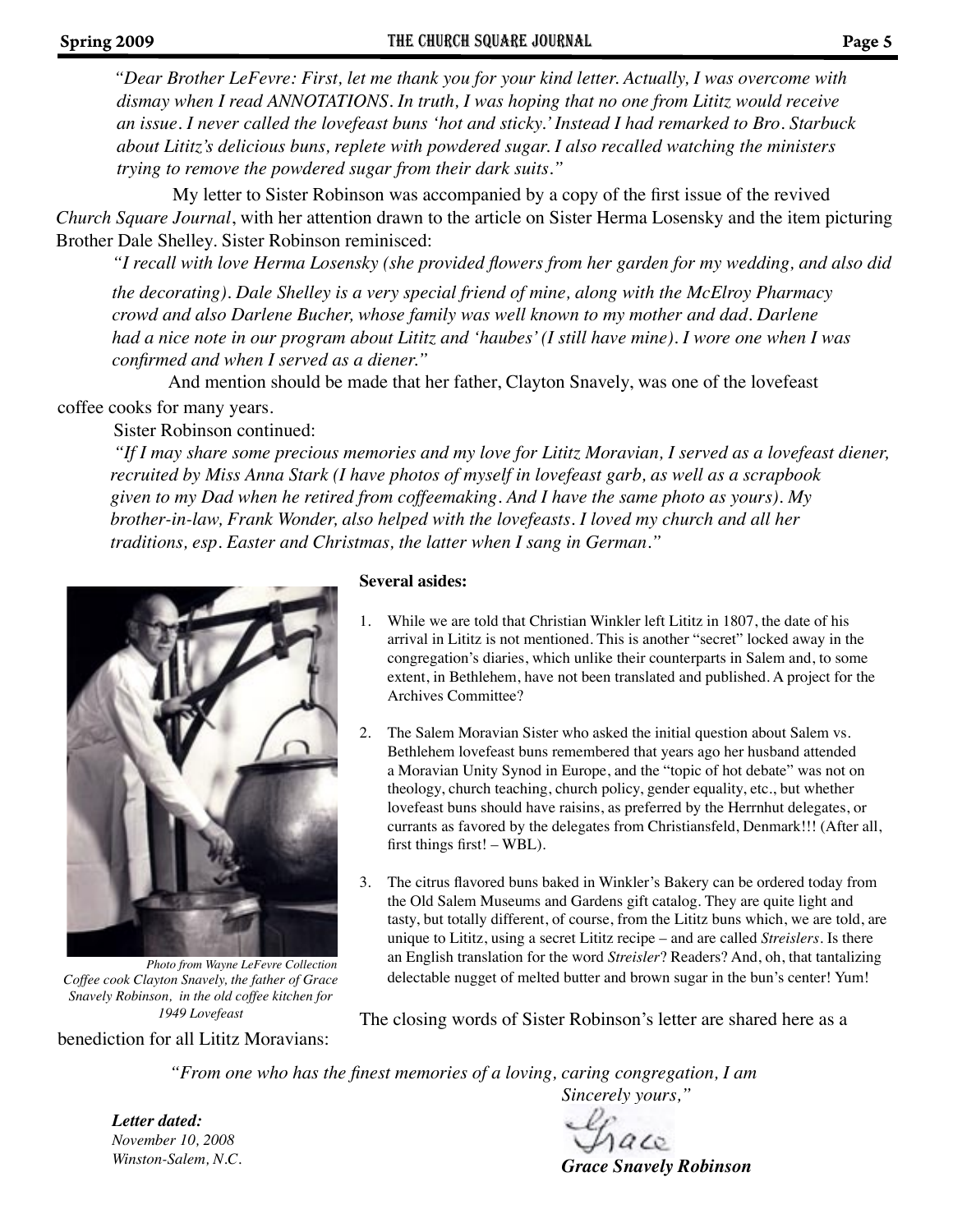

Cover for "Catalog of the Lititz Congregation Collection, " University of N.C. Press, 1981

The Lititz Congregation Music Manuscript Collection by Marian L. Shatto

From very early in its history the Lititz Congregation supported a flourishing music program. As a result, Lititz became the repository for a substantial collection of 18th- and 19th-century music manuscripts. Most of the works were liturgical in nature – hymns, anthems, solos, and ensembles for use during worship. Many were written by Moravian clergy whose skills in the musical art of composition complemented their abilities as preachers and spiritual leaders.

There is evidence that attempts were made to collect and order the congregation's manuscript collection as early as 1772. It remained for Bishop Johannes Herbst, however, to prepare the first comprehensive catalog, a task he undertook during the late autumn and early winter months of 1794-95. Herbst listed works by title in strict alphabetical order, leaving ample space at the end of each page for subsequent additions, and indicating for each folder a call number. These numbers had for the most part been assigned by Georg Gottfried Müller, who, soon after arriving in Lititz in 1788, appears to have set aside most of the existing manuscripts and begun to build a new library. Thus the lowest call numbers, entries 1 – 84, represent the collection that Müller had assembled within the previous six or seven years.

The work of cataloging that Herbst had begun was continued by succeeding Lititz musicians through the middle of the 19th-century. Samuel Reinke was the last to make entries, and his activities along this line appear to have ceased in October 1857, with entry numbers 226 – 228. It should be noted that these are folder numbers, not a count of individual works. Many folders contained more than one piece, and some parts had strayed or been discarded over the years, so that in a few instances lower call numbers were reassigned to later acquisitions.

Subsequent to Reinke, manuscripts continued to be added to the collection, but the cataloging system was discontinued. As the 19th-century gave way to the twentieth, and printed music became much more available, use of the manuscript collection was gradually discontinued, and the folders were carefully stored away. In the years immediately following World War II, with a revival of scholarly interest in the older music, the manuscript collections of the historic congregations, including Lititz and Bethlehem, Pa., in the Northern Province and Salem, N.C., in the Southern Province, were gathered into secure archives in Bethlehem and Winston-Salem, N.C.

The first Moravian Music Festival was held in 1950 in Bethlehem. Under the enthusiastic leadership of conductor Thor Johnson, son of a Moravian minister, the early festivals served to draw wider attention to the rich heritage of Moravian music. And the festivals, in turn, provided the impetus for the establishment in 1956 of The Moravian Music Foundation (MMF), a nonprofit 501(c)3 organization that serves both the Northern and Southern Provinces while working with church musicians and scholars worldwide "to preserve, share, and celebrate the musical culture of American Moravians."

One of the projects of The Moravian Music Foundation has been the complete cataloging of the old congregational manuscript collections. The Lititz Congregation collection was the third to be cataloged (after the Salem Congregation and the personal collection of Johannes Herbst, which is sufficiently extensive as to warrant its own catalog volume). Building on the original catalog described above, editor Robert Steelman labored for a number of years to identify, sort, and number the manuscripts that had been transferred from Lititz to the archives in Bethlehem some 30 years before. The project was made possible by a grant from the National Endowment for the Humanities, with matching funds provided by a number of foundations.

Publication was funded by the Mary Duke Biddle Foundation and by subscription of interested parties and organizations. Subscribers connected in some way to the Lititz Congregation were Mr. and Mrs. David P.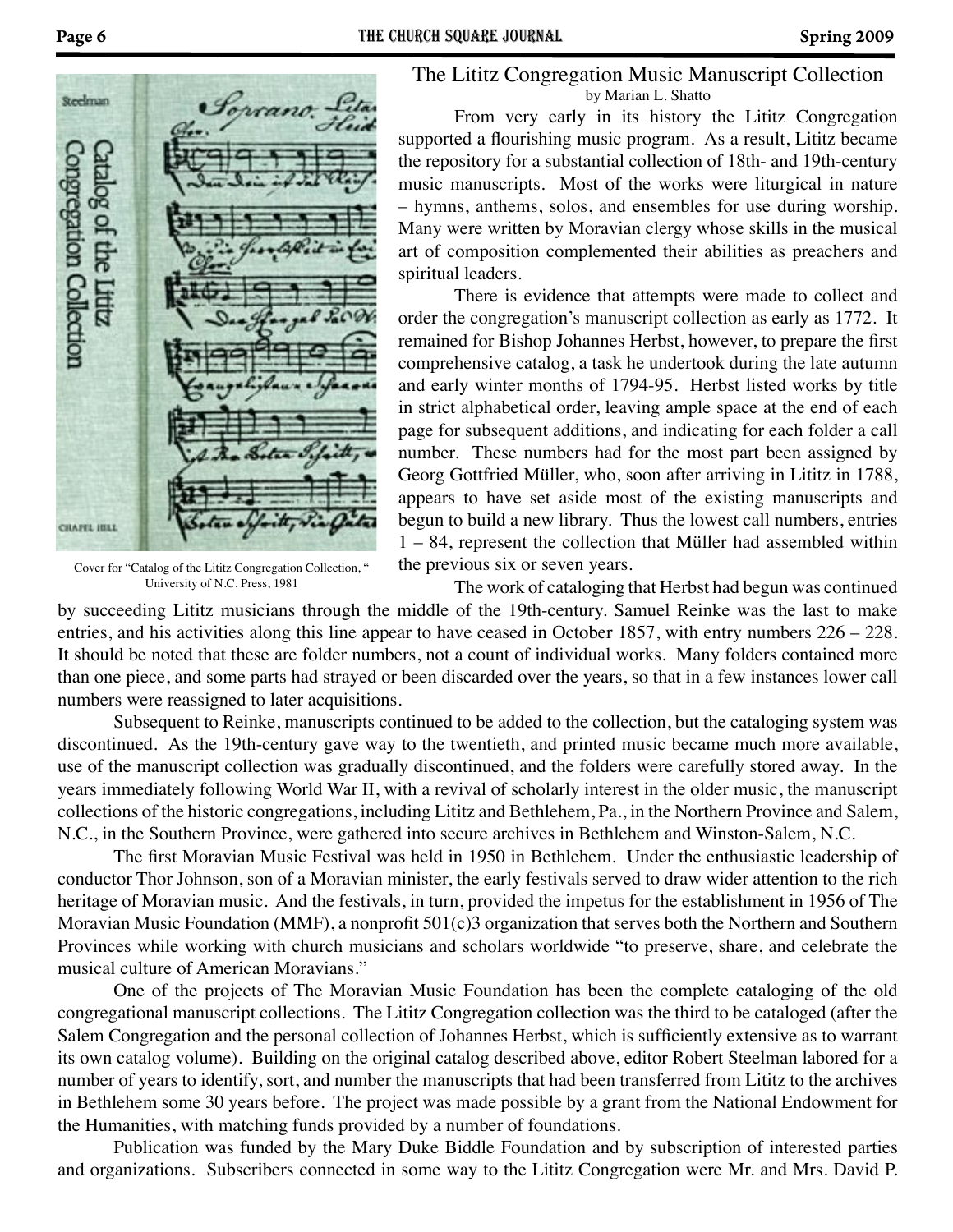#### Spring 2009 **Spring 2009** THE CHURCH SQUARE JOURNAL **Page 7**

Keehn, Mr. and Mrs. George L. Keehn, Mr. and Mrs. G. Thomas Keehn, Jerome Leaman, Wayne B. LeFevre, Mr. and Mrs. Dale Overly, and Marian L. Shatto. Of those listed, the elder Keehns (George L. and Julia), Jerry Leaman, and Edie (Mrs. Dale) Overly have since passed into the nearer presence of their Savior. The volume was dedicated to the memory of Harold T. (Pat) Stryker, a former Trustee of The Moravian Music Foundation and soloist with the Lititz Moravian Senior Choir, who had died on 30 April 1969.

Because publication of the catalog in 1981 coincided with the  $25<sup>th</sup>$  anniversary of the establishment of the MMF, it was arranged that the Lititz Moravian Senior Choir and Trombone Choir, along with a chamber ensemble of strings and winds and guest organist Richard Fritsch, would travel to Winston-Salem in October of that year to present a festival concert celebrating both the publication and the anniversary. The traveling musicians were warmly received, and the well-attended concert was deemed a great success.

The completed catalog includes approximately two thousand entries. Information given in each entry includes composer, title, key, number of measures, voice and instrumental parts extant, any notations found on the folder covers, and source of the text, when identifiable. The first four to eight measures of the primary theme of the work is also given. The index of composers indicates whether the writer was American Moravian, American non-Moravian, European Moravian, or European non-Moravian. The introduction includes a detailed discussion of the organization of the catalog, the methods used in dating manuscripts, and a list of the copyists whose handwriting can be identified on the various works. Steelman observes that more than 40 persons prepared copies of music for the Lititz collection, of whom about a dozen provided substantial work.

In the years since its publication the catalog has proven to be a rich resource for both directors and scholars. It remains in print and is available through the MMF website. Thanks to a massive microfilming project completed about eight years ago, all the manuscripts listed in the catalog, along with the other manuscripts in the care of the MMF, are now available on film for scholarly research at the archives in Bethlehem, Winston-Salem, and Herrnhut, Germany. Editing of manuscripts proceeds at about 10 to 12 works per year, with the tri-annual Moravian Music Festivals providing a major venue for first modern performances. We are indeed blessed to be able to enjoy the fruits of labor by so many persons who have contributed in one way or another to the music program at Lititz Moravian.



#### *Sources:*

Catalog of the Lititz Congregation Collection, Robert Steelman, ed. The University of North Carolina Press, Chapel Hill, 1981

The Twentieth Moravian Music Festival and Seminar, Program Booklet. The Moravian Music Foundation, Inc., 1999

Moravian Music Journal, Volume 45, Number 2. Fall 2000

### **Museum Converts to Electronic Catalog**

Archives Committee member Tom Wentzel is busy transferring the paper accession and catalog records to a digital format. He has been interested in this project for several years and is pleased with the December 2008 purchase of a new computer for this purpose.

Wentzel suggests that more important than the choice of a new computer was the selection of the software. He said, "We chose the best for a museum of our size and scope! Our committee chose PastPerfect Software, Inc., a leading provider of collection management software around the world." The software is used by more than 6500 organizations.

According to Wentzel, it appears as if the easiest part of the task will be cataloging the paintings, photos, musical instruments and artifacts on display in the Museum. He realizes it will take much longer to catalog the letters, diaries and papers that are in the Archives and Museum.

*Tom Wentzel transfers records Photo by Bill Sweger*

 Archives Chairman Clarence Martin reports that the committee also acquired a new scanner and copier. "Often there is a need to copy a record. Now we can do that in the Museum building rather than remove a record to another office for copying." The scanner will also be used to scan photos for the catalog.